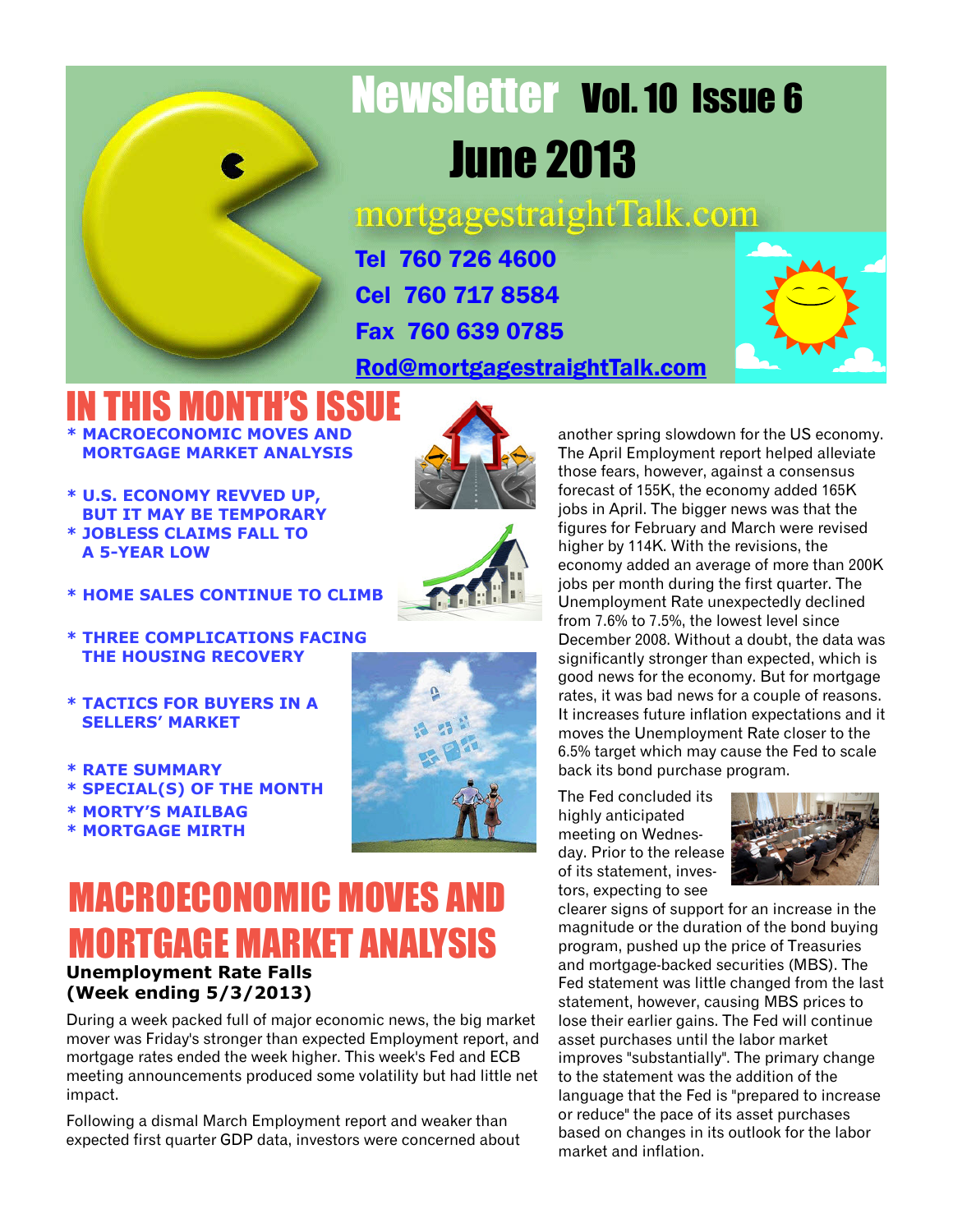#### **Jobless Claims Decline (Week ending 5/10/2013)**



While last week was packed with central bank meetings and major economic data, there was very little significant economic news this week. The small amount of data that was released this week reinforced the view that the labor market is improving. This is great for the economy, but bad for mortgage rates, and rates ended the week higher.

This week's reading for Weekly Jobless Claims showed a decline to 323K, the lowest level since January 2008. This marked the third straight week that Jobless Claims were below the

350K level. Weekly Jobless Claims measure the number of new claims for unemployment benefits. There will always be some number of job changes each week, so there will always be new claims. In the years prior to 2008, Jobless Claims mostly held steady between 300K and 350K. The financial crisis then caused Jobless Claims to spike to levels above 600K during the first half of 2009. The labor market has been slowly improving since then, and it appears that Jobless Claims have finally returned to the levels seen before the financial crisis.

Jobless Claims are only one half of the employment story. The other big factor in the strength of the labor market is the number of people being hired. During a recession, companies often reduce the size of their workforce. As the economy recovers, companies first slow the pace of layoffs and then begin to retain their existing employees as business picks up. Eventually, companies reach the point where they need to add employees to meet growing demand. The stronger than expected Employment report last week and the recent Jobless Claims data provide positive indications that the economy may be at this point. Increased job gains will be great news for the economy and for the housing market.

#### **Mixed Economic Data (Week ending 5/17/2013)**

Mortgage rates have been highly sensitive to the economic data in recent weeks. Daily volatility has been high even from reports which usually produce a limited reaction. The balance of the data released this week was stronger than expected, which caused mortgage rates to end a little higher.

Following a much improved Employment report on May 3, mortgage rates have been in an upward trend for most of this month. The trend continued early in the week when the April Retail Sales report was stronger than expected. While the consensus was for a small decline, a slight increase was reported. Mortgage rates finally received some relief on Thursday, primarily due to the Jobless Claims report. Weekly Jobless Claims jumped to 360K, far above the consensus of 330K. After three weeks with readings below 350K, investors were disappointed by the results, which called into question the recent strength in the labor market.

The housing market data released this week was mostly positive. While April Housing Starts declined from the multi-year highs seen in March, mostly due to multi-family units, Building Permits jumped to the highest level since June 2008. Building Permits are a leading indicator of future building activity. In another positive sign, the May National Association of Home Builders confidence index increased significantly.



#### **Fed's Influence on Mortgage Rates (Week ending 5/31/2013)**

Shifting expectations for the timing of the Fed's move to taper its bond purchases were the main influence on mortgage rates this week and caused extremely high levels of daily volatility. Stronger than expected economic data and comments from Fed officials caused investors to think that the Fed will begin to scale back its bond purchases sooner than previously expected. As a result, mortgage rates ended the week higher.

With a decline in the Fed's bond purchases in sight, and an improved outlook for global economic growth, investors have grown less willing to own bonds. Central bank bond buying helped bond yields decline to historically low levels. Following the financial crisis, investors accepted these low yields in order to receive the safety of government guaranteed fixed income securities. Over the course of this month, however, sentiment has shifted and investors are demanding higher yields to own mortgage-backed securities (MBS) and other bonds. Since mortgage rates are largely determined by MBS prices, mortgage rates have moved higher.

Historically, shifting inflation expectations have been the primary cause of changes in MBS prices and mortgage rates, but not this month. Normally, as inflation expectations rise, so do mortgage rates, and vice versa. In May, though, this relationship did not hold true: Inflation measures have been falling, yet rates have been rising. The April Core Personal Consumption Expenditures (PCE) price index released this week was just 1.1% higher than one year ago. Core PCE is the Fed's preferred inflation indicator, and it's far below the Fed's long-run inflation goal of 2.0%. The Core CPI inflation report released last week also showed declining levels on an annual basis. This shift from the fundamental relationship between mortgage rates and inflation shows the enormous influence the Fed has had on mortgage rates.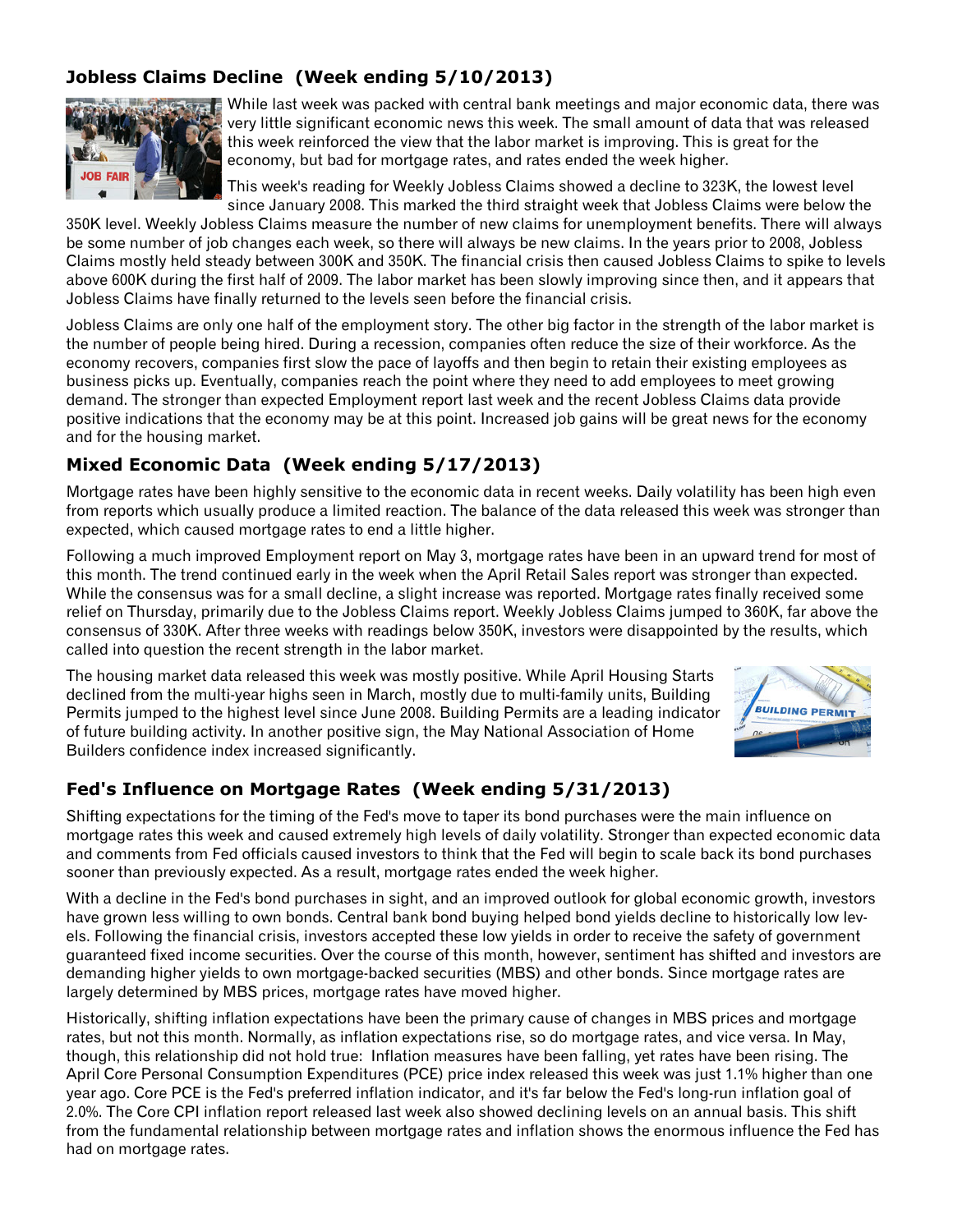### U.S. ECONOMY REVVED UP, BUT IT MAY BE TEMPORARY

The U.S. economy accelerated at the beginning of the year, however, economists aren't very optimistic that trend will continue in the months ahead. Gross domestic product—the broadest measure of economic output—rose at a 2.5% annual pace in the first three months of the year, driven largely by a pick-up in consumer spending, the Commerce Department said. Consumer spending, which alone accounts for roughly two-thirds of GDP, rose at a 3.2% annual pace, the fastest pace since the end of 2010. At first glance, that's pretty remarkable, since most workers saw their take-home pay drop in January, following the end of the payroll tax cut. But the data also shows that consumers funded that spending in part by saving less. Americans saved an average of 2.6% of their disposable income in the first quarter, down from 4.7% at the end of 2012.





Households are drawing down savings, and they are borrowing to continue spending, this, obviously is finite and not sustainable. What are people buying? Primarily, more services. This too, is temporary in nature. Americans spent more on housing and utilities, which rebounded after slumping following Hurricane Sandy in the prior quarter. This past March was also the coldest since 2002, a weather pattern that boosted the demand for heating. Consumer spending on durable goods like autos also contributed to stronger economic growth—but to a lesser extent.

On the business side, investment in equipment and software added slightly to growth. An even bigger boost, however, came as businesses restocked their shelves and warehouses after drawing down their inventories in the fourth quarter. This effect is also likely to be temporary.

Meanwhile, cuts in government spending, mainly related to defense, dragged on the economy in the first quarter. The last two quarters marked the biggest six-month contraction in the federal government's economic activity since the months following the Korean War, which ended in 1953. Spending by federal, state and local governments is now lower than it was in mid-2007, before the recession began. Given the fiscal squeeze, it's rather impressive that the economy still grew 2.5% in the first quarter. Since the recovery began in mid-2009, the economy has grown an average of 2.1% a year. Once you strip out the government's spending, though, that growth looks more like 3.1%. It's becoming more and more clear that the public sector is the real thing holding the economy back now. Public-sector cutbacks are likely to continue dragging on the economy through the rest of the year as the federal government alone cuts \$85 billion over a seven-month period.

Economic growth isn't likely to be as strong in the second quarter. Other economic data already shows the economy may have lost some steam starting in March. Job growth slowed, retail sales slumped and the manufacturing sector showed signs of weakness. Overall, the first quarter GDP report was a bit of a letdown. Economists had been expecting the economy to grow at an even stronger rate of 2.8%.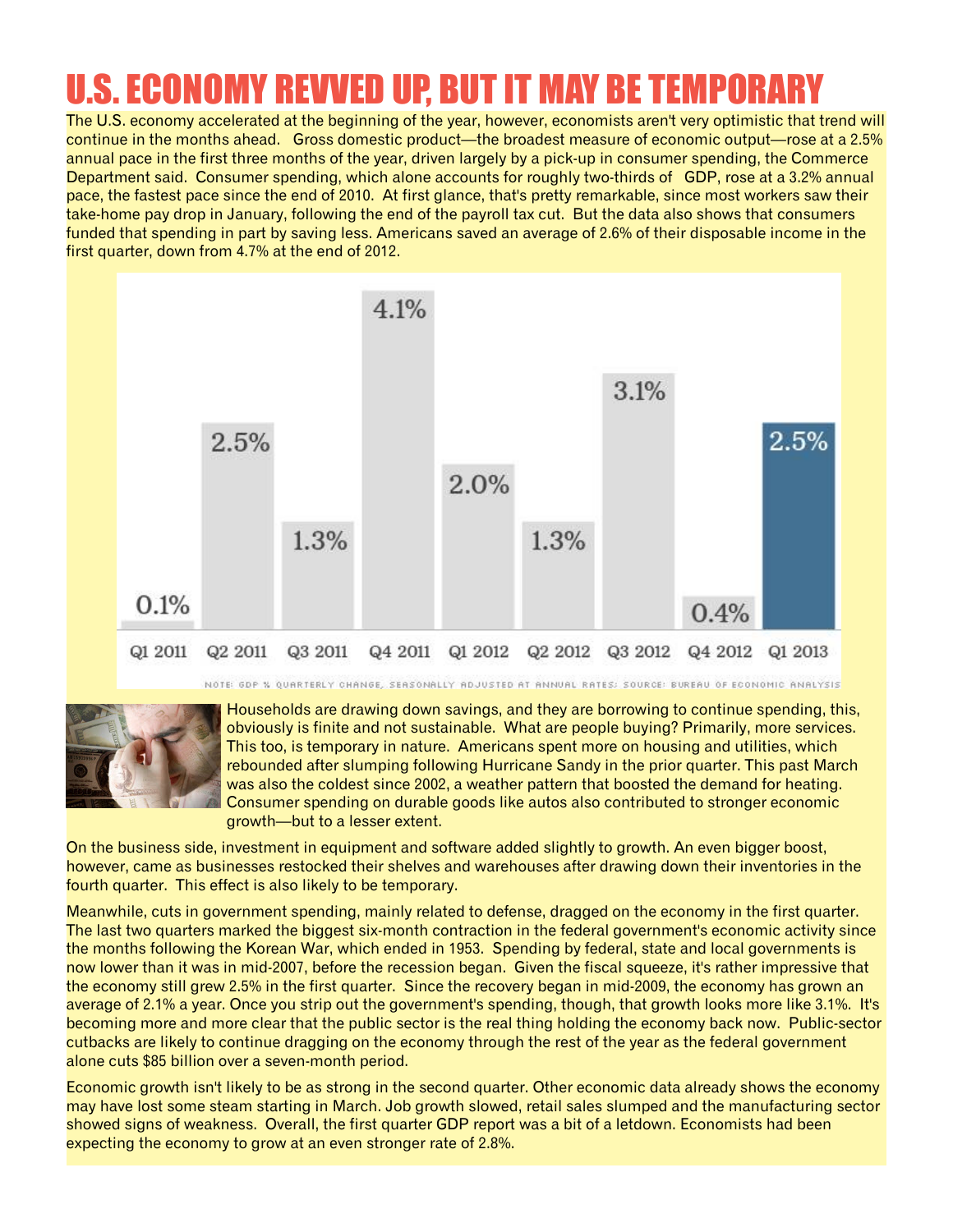### **JOBLESS CLAIMS FALL TO 5-YEAR LOW**



Jobless claims fell to their lowest level in five years during the first week in May, signaling that layoffs are back to pre-recession levels. About 323,000 people filed for their first-week of unemployment benefits last week, the Labor Department said Thursday. That's the lowest level in a single week since January 2008, and corresponds with other data that show employers are laying off fewer workers.



Before the recession began in December 2007, it was common to see about 320,000 initial claims filed each week due to normal churn in the job market. Then, as firms slashed millions of jobs, weekly claims soared as high as 670,000 in March 2009. The drop in claims since then is seen as an encouraging sign that the job market is recovering. Overall, the U.S. economy lost 8.7 million jobs in the financial crisis, and has added back about 6.2 million jobs since then.

That said, high unemployment still lingers in the aftermath of the recession. Overall, 11.7 million people are still counted as unemployed, and about 3 million of them filed for a second week or more of unemployment benefits two weeks ago per the most **F** recent data available.

Home sales continued to climb in April, according to the latest reading on the housing recovery from an industry trade group. The National Association of Realtors reported home sales edged up 0.6% to an annual pace of just under 5 million homes. Compared to a year ago, the pace of sales was up nearly 10%.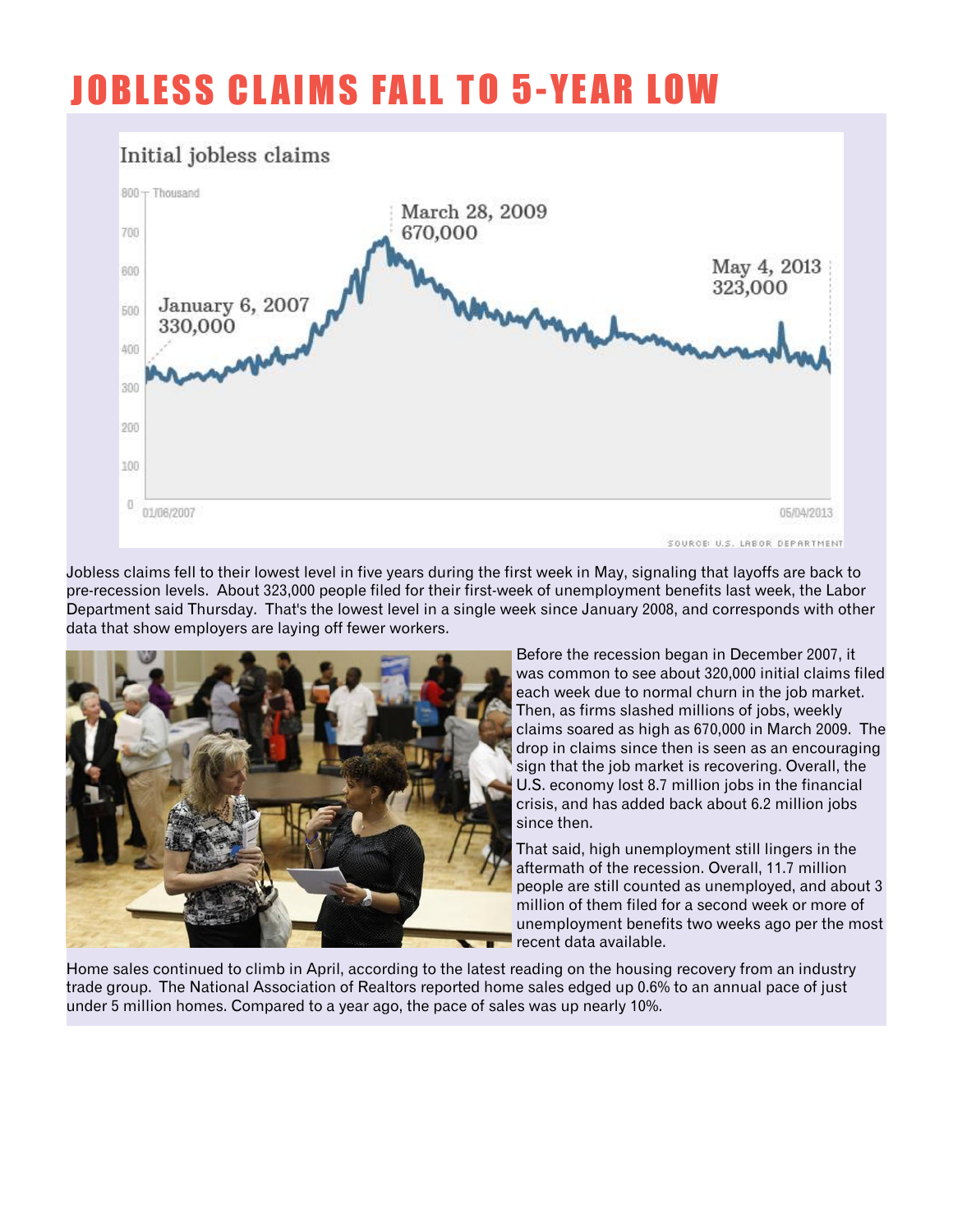### **HOME SALES CONTINUE TO CLIMB**



The pace of sales would have exceeded that level were it not for tight credit and insufficient houses for sale to meet rising demand, the group said.

"Without these frictions, existing-home sales easily would be well above the 5-million unit pace," said Lawrence Yun, the Realtors' chief economist. He said that customer traffic is up 31% compared to a year ago, showing greater demand than actual sales.

The recovery in the housing market so far this year has been a major driver of overall economic growth, lifting not just the pace of home building but also retail sales. Near record low

mortgage rates coupled with improving unemployment, a drop in foreclosures and a tight supply of homes for sale have all combined to lift home prices.

The median price of a home sold in April was \$242,600, up 4% from March and 9% from a year ago. And the number of homes on the market represented a 5.2-month supply at the current sales pace. While that is up from March, it's down from a 6.6-month supply a year ago.



The percentage of sales considered distressed sales—homes in foreclosure or short sales in which the seller owes more on the home than the selling price—now represents only 18% of sales, down from 28% a year ago.

The pace of new home sales has been rising every month for nearly two years. The latest sales reading is the strongest level since November 2009, when sales were inflated by a short-term home buyer's tax credit.

### **THREE COMPLICATIONS FACING** THE HOUSING RECOVERY



The housing market has made a big comeback over the past year; home prices have surged some 8% and homebuyers can't seem to buy up properties fast enough. But just as quickly as the market is gaining ground, some industry experts worry it may come crashing back to Earth. Here are three complications facing the housing market recovery:

1. The housing recovery is being led by investors. One problem is that investors are leading the latest surge in home prices. They are taking advantage of low interest rates and depressed home prices and when those rates and prices rise, they'll likely pull back. And while institutional investors and small but experienced mom-and-pop outfits have been buying many of the properties, there are a growing number of inexperienced "armchair investors" now buying into the boom—a sign that demand may be peaking.

In some hot markets, home prices should start slowing or even reverse gains. In Phoenix, where selling prices were up 23% year-over-year in January, many investors planned to rent out the properties they bought.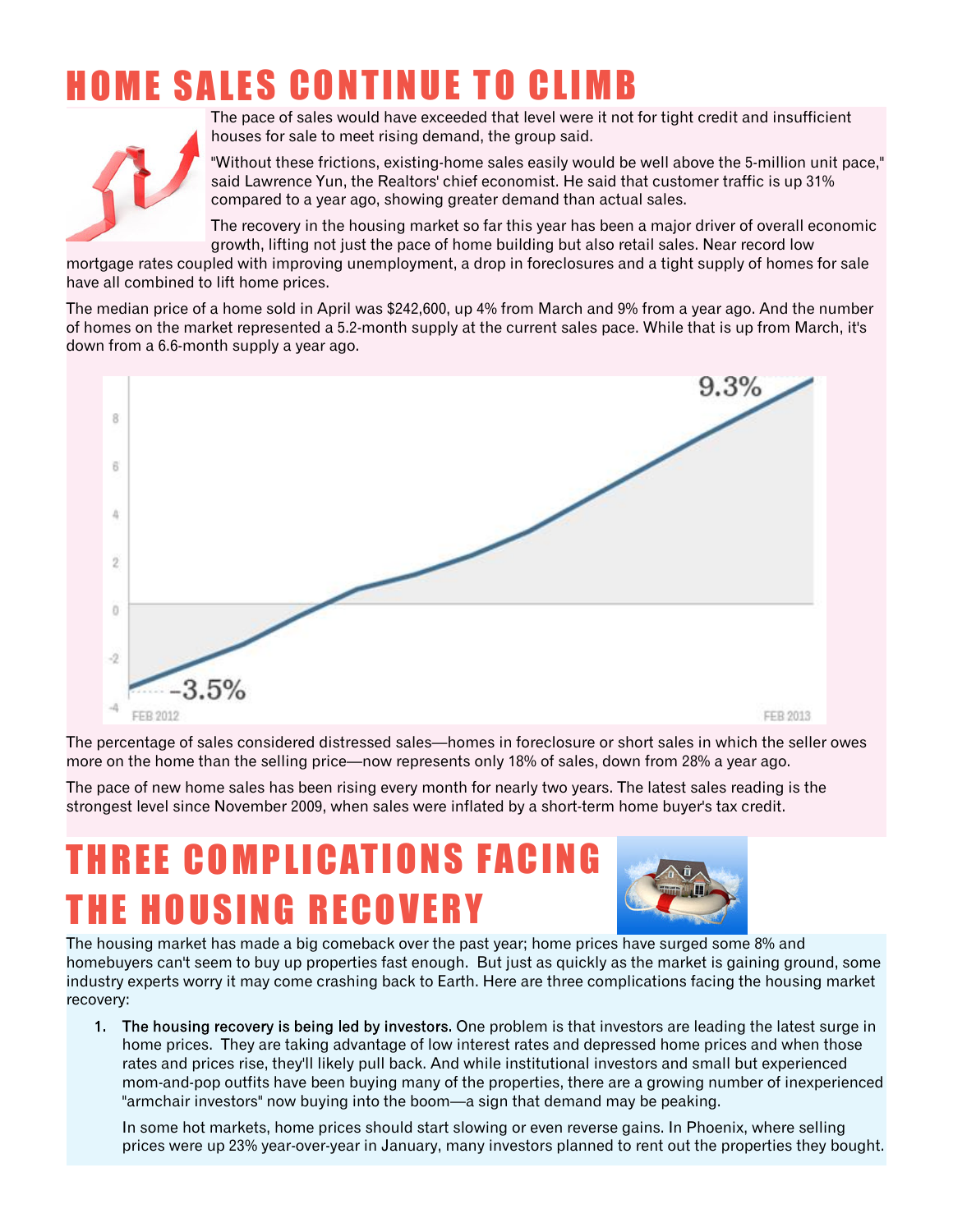Yet, there was no comparable increase in rents and the rental vacancy rate in Phoenix is very high. As investors realize a low rate of return on their investments, demand softens.

2. The economic recovery is just not strong enough yet. "These days, I worry more about the economy hurting housing than housing hurting the economy," said Jared Bernstein, a senior fellow at the Center on Budget and Policy Priorities, a Washington D.C.-based think tank.



He's especially concerned about employment. Hiring slowed significantly in March, with just 88,000 jobs added -- the weakest showing since last June. Meanwhile, half a million Americans withdrew from the workforce during the month; either because they stopped looking for work or retired and stopped drawing unemployment. Many were discouraged workers, a sign that the economy remains weakened. While Bernstein thinks the housing recovery will continue, he believes it will do so at a much slower pace. Once the jobs picture improves, he said strong pent-up demand for homes should emerge.

3. Government cuts will hurt homeowners. Headwinds from the current round of government spending cuts—\$85 billion worth—could also curb the housing market's recovery. The spending cuts from the sequestration [will] hit their apex this summer. The cuts, including unpaid days off for federal workers, cuts in unemployment compensation and decreased military spending, combined with the expiration of payroll tax breaks earlier this year, will lead to job and income losses that could strip about a percentage point off the GDP this year, according to Bernstein. And while current mortgage rates remain extremely low, about 3.5% for a 30-year, fixed-rate loan, they're bound to go up, the industry experts said, making it a lot more costly for people to afford homes. To get an idea of a neighborhood's prospects, ask local brokers if cash-only offers dominate.

### YERS IN A SELLERS' MA



Six years after prices collapsed, housing has begun to climb out of its hole. So what are the best moves to make now? Real estate has finally started to bounce back across the country—even roar back in some places.

Low mortgage rates and pent-up demand have coaxed buyers back into the market, and homeowners who list their houses are seeing more traffic. That quaint relic of the bubble, the bidding war, has even started to reemerge in some cities.

Consider the mounting evidence that the long national real estate nightmare is over: During the past year, home prices increased in 92 of the country's 100 largest metropolitan areas, according to data provider CoreLogic, with prices rising as high as 23% in Phoenix and 17% in San Francisco. Sales volume rose in 69 of the top 100 markets, and 35 of those showed double-digit gains.

Yet while most economists agree that the bottom is behind us and the five-year outlook for housing is on solid footing, the shorter term is shakier: Two thousand thirteen and 2014 are going to be transition years. The market's improving, but it's not totally healed.

#### **BUYERS**

Thinking about buying a home? For the first time in more than half a decade, the economics of the market are working against you in most places. Inventory is tight, and bidding wars are back in some parts of the country. To snag your dream home, you'll have to pay up and contend with continuing strict loan requirements. The bright side: Despite rising prices and mortgage rates that are edging upward, buying a home is still cheaper than renting in the majority of the top 100 markets.

#### DON'T WASTE TIME WITH A LOW-BALL OFFER.

Yes, home prices are still way down from their highs, but the days when you could scoop up a house for 20% less than the list price are long gone. The typical home sells for pretty close to what the owners asked for, and even in shaky markets, sellers have gotten more realistic about pricing.

The median sales-to-list-price ratio in Detroit, for example, is 98%; the national number is 97%. (To find the figure for your market, go to zillow.com/local-info and click on "More metrics.")

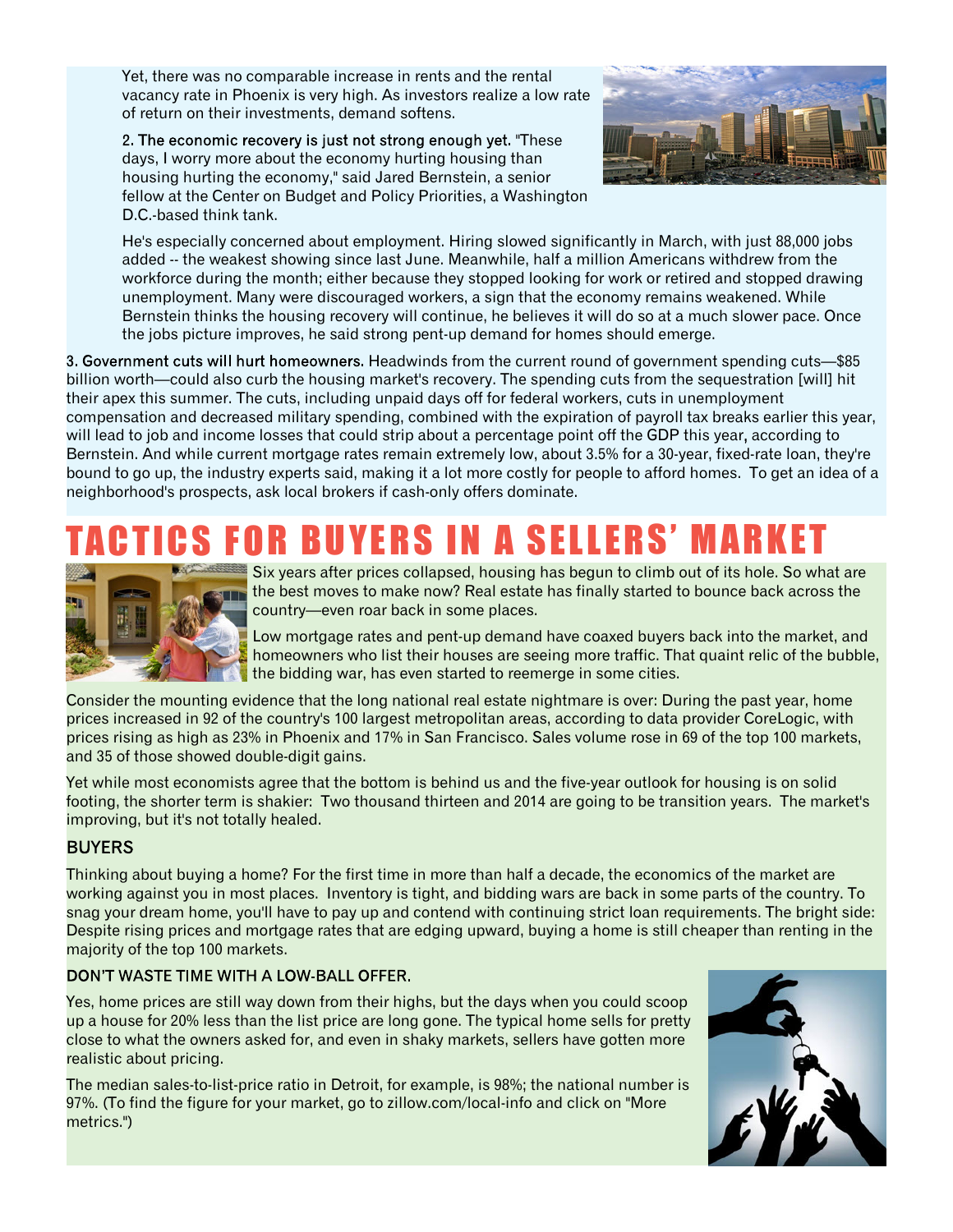Here's how to figure out how much to offer initially: In places where homes are still selling below list price but deals are being made in less than two months, come in no more than 2% to 3% below the asking price. Where homes are selling above the listing price, make your first offer the asking price.

#### Be the winner in a bidding war.

In January and February, 73% of agents said their clients' offers faced rival bids, an increase from 56% who reported this as being the case in the fall of 2011. You win bidding wars, of course, by raising your price; it also helps to have few contingencies and to move quickly, since today's sellers don't want multiple go-rounds. You have to give your best offer. Step up to the plate or walk away.

Be flexible about closing too: Quick deals—the median time on the market for homes is 71 days, down from 99 a year ago—have left many sellers scrambling for alternative housing. Leave the closing date blank on your contract for the seller to fill in, or negotiate a leaseback if the seller needs to stay put for a while.



#### **OUTSMART THE PROS WHO BRING CASH.**

Thinking about investing in a rental property in a downtrodden market before prices there really start to take off? To beat out the professional investors who have scooped up houses in these areas by offering all-cash deals, lead with your best offer; investors count on nabbing properties at a big discount and are unlikely to boost their bid by more than 5% to 10%. They'll just move on to another house. Also include a bank prequalification letter or statement of funds to show that your money is as reliable as investors' cash.

#### **ASSESS THE RISK IN YOUR LOCAL MARKET.**

Though prices have revived in most areas of the country, they don't all have the same staying power. In markets that bounced back last year merely because prices had fallen so far, you can't assume a continued streak; once investors clear out, demand will die down.

In rebounding markets, recent price gains might not last. Some near-term value setbacks may not be a problem if you plan to stick around for a long time, but a short time horizon calls for greater caution.



To get an idea of a neighborhood's prospects, start with the foreclosure rate heat map at [RealtyTrac.com](http://RealtyTrac.com) (click on "Stats & Trends" at the top). The deeper the color you see, the weaker the market's fundamentals. A broker should also be able to tell you whether cash-only offers dominate—a sure sign of an investor-driven market.